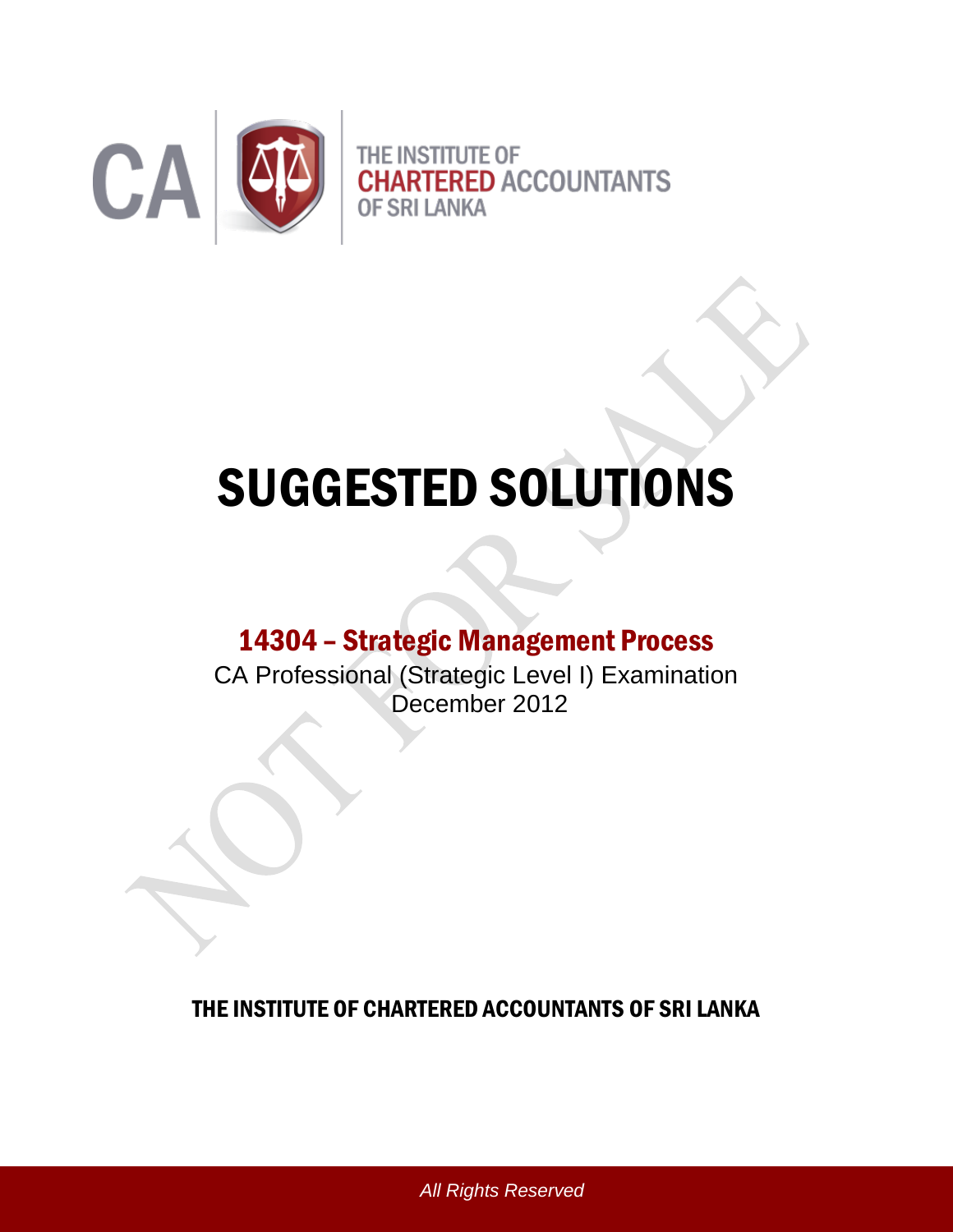#### **a) Strengths**

- $\checkmark$  A variety of innovated product range
- $\checkmark$  Uniqueness of the products which deeply ingrained in tradition, culture and superior taste quality
- $\checkmark$  Knowledge and experience in value added tea industry over more than two decades
- $\checkmark$  Highly expertise R& D team
- $\checkmark$  Innovative culture
- $\checkmark$  Immense leadership of Mr. Dheshapriya
- $\checkmark$  Wide range of International presence (over more than 48 countries)
- $\checkmark$  Already entered and established in Chinese Market (with a strong partner having local knowledge)
- $\checkmark$  A recent successful IPO- having adequate funds for future expansion

#### **b) Core Competencies and Distinctive Capabilities**

(i) Core competencies are those capabilities that are critical to a business achieving competitive advantage. The central idea of core competencies is that over time companies may develop key areas of expertise which are distinctive to that company and critical to the company's long term growth. Core Competencies are not seen as being fixed. Core Competencies should change in response to changes in the company's environment. They are flexible and evolve over time. As a business evolves and adapts to new circumstances and opportunities, so its Core Competencies will have to adapt and change

Distinctive capabilities are the special and unique capabilities that distinguish the organization from its competitors. (or can be explained as a distinctive competency – is something a firm does well in comparison to its competitors. Same meaning). Distinctive capabilities allow the organization to develop a sustainable competitive advantage and outperform its competitors.

- (ii) Distinctive capabilities have three characteristics.
	- i. Contributes to superior customer value and offers real benefits to customers
	- ii. Difficult for competitors to imitate
	- iii. All the organization to use the capability in variety of ways.

Given the information in the case-LHA, a main distinctive capability of LHA is the **ability to conceptualize and manufacture newer product ranges under Lakdiv Brand with highest quality and superior to competitors by using the innovative and expertise R& D Team.** The new concept of infinity Tea cafes and new products such as **Lakdiv Ice Tea,** *Cosmetic Mask with Green Tea Extract, Green Tea Body Gel and Lakdiv Green Tea Mouth Wash etc* have been conceptualized and manufactured as a result of the LHA"s ability to innovate. This ability of innovation contributes to superior customer value and offers real benefits to customers.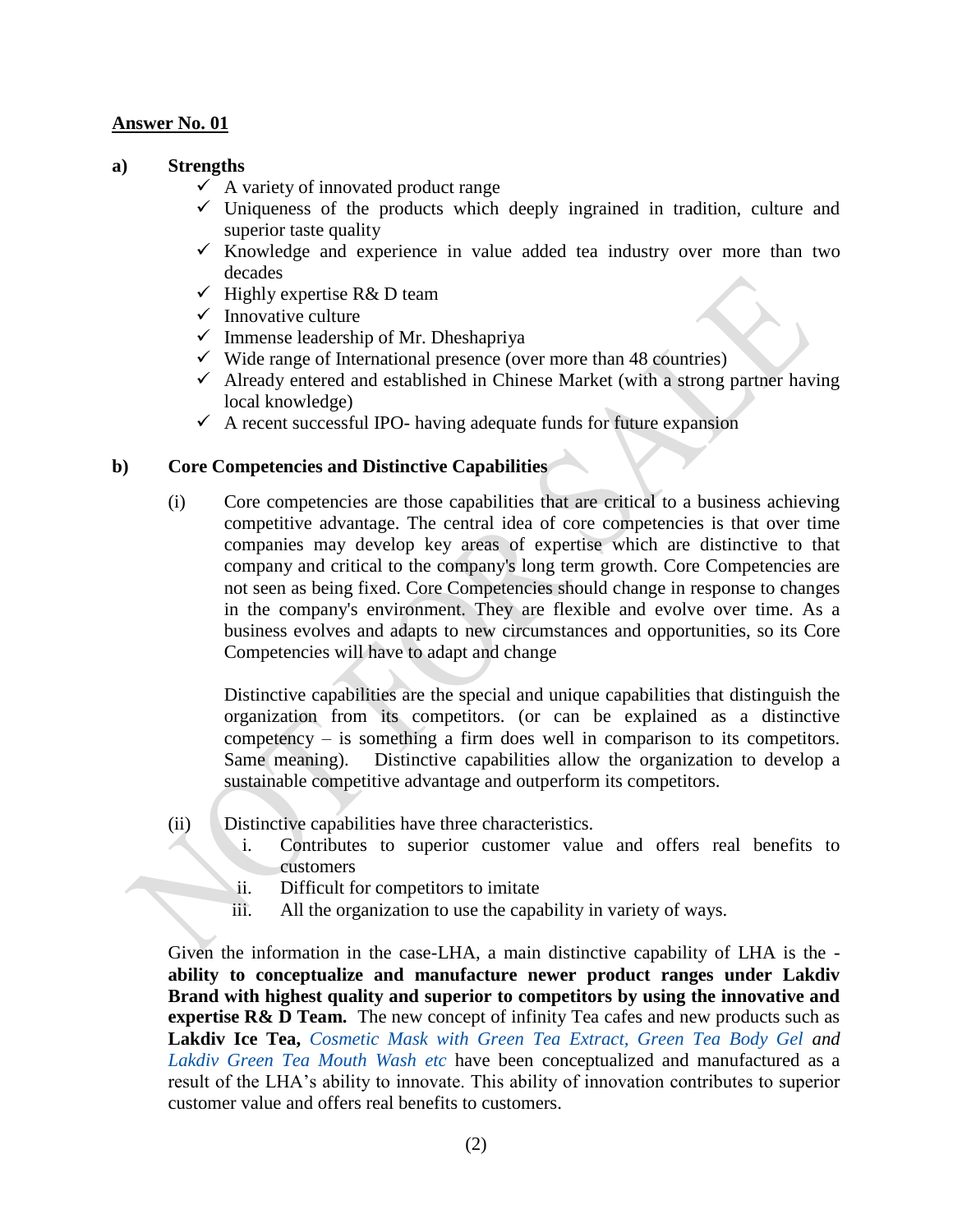Also it is difficult for competitors to imitate as the LHA has fully dedicated expertise R& D team. Further, the LHA use this ability in variety of ways to gain sustainable competitive advantages. The dedicated R& D team working in Lakdiv Concept Centre would from time to time conceptualize new products, new service offering and new ways of capturing markets by using tea as the base raw material. This would ultimately help the LHA to sustain in the industry in future while capitalizing new opportunities in globe.

- **c)** The value discipline model of M.T & F.W describes three generic value disciplines. Any company must choose one of these value disciplines and act upon it consistently and vigorously, where it aims to be the best- in the world preferably. This does not mean the other two dimensions should be completely neglected, but rather company should at least excel in other two at acceptable level according to the industry standards.
	- 01. Operational Excellence

Superb operations and execution often by providing a reasonable quality at a very low price. The focus is on efficiency, streamlining operations, supply chain management, no frills, volume counts. Most large international operations are working out of this discipline.

02. Product leadership

Very strong in innovation and brand marketing, operating in dynamic markets. The focus is on development in innovation, design and time to market, high margin in a short time frame.

#### 03. Customer Intimacy Excel in customer attention and customer service. Tailor their products and services to individual or almost individual customers. Main focus is on Customer Relationship management.

Given the information in the case, we can conclude that LHA has been following Product Leadership discipline to compete in the market. For this purpose, LHA:

- $\checkmark$  Has built up a strong brand image (e.g. Lakdiv)
- $\checkmark$  Provides the product special features to make the company stand out from its competitors (e.g. Ice tea, cosmetic products by using green tea as a raw material)
- $\checkmark$  Provide unique or superior value though product quality and innovation. (infinity cafés concept)
- $\checkmark$  Establishing and operating of highly innovative R& D team under Lakdiv Concept Centre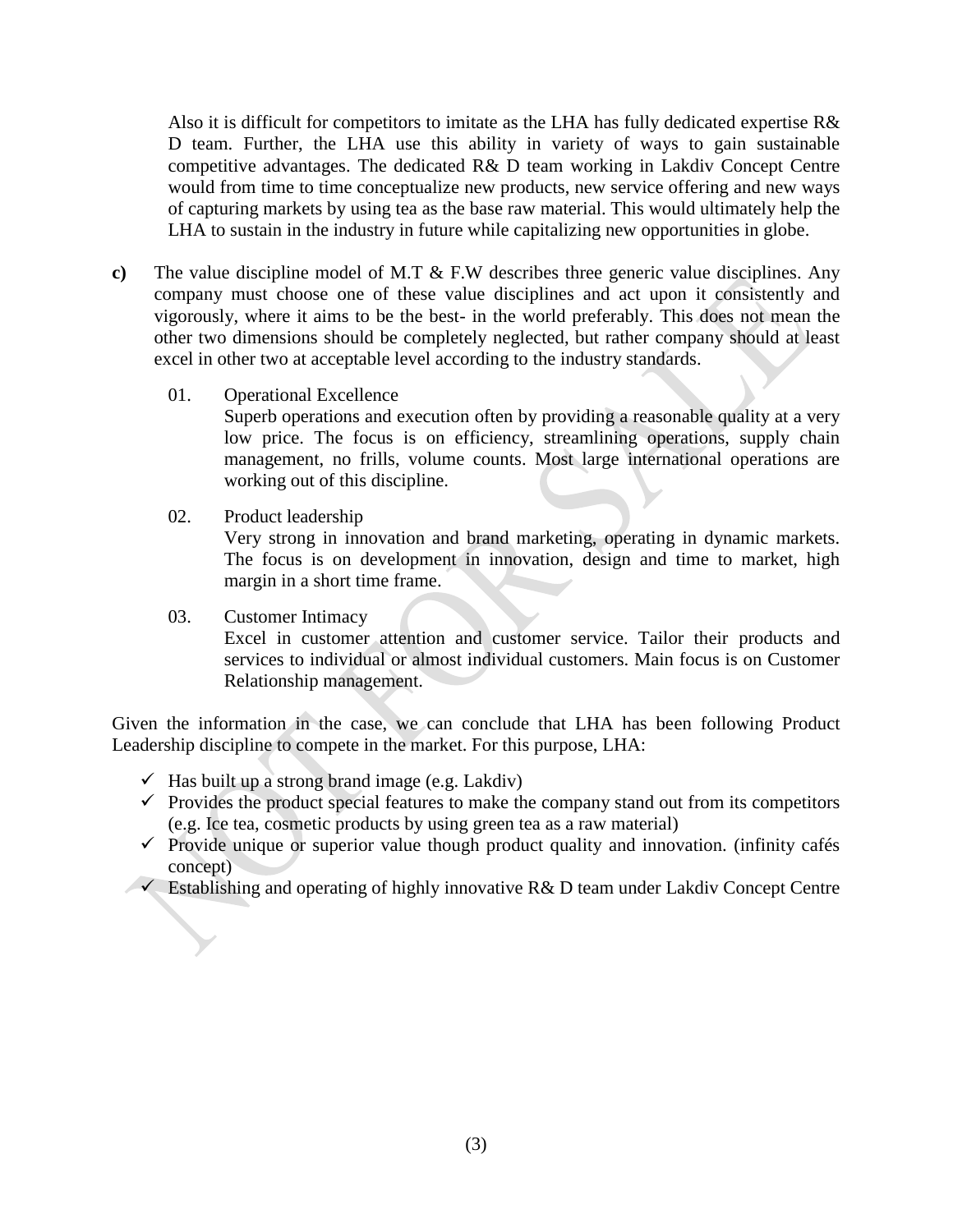(a)

- Strategic decisions are taken by top management
- Strategic decisions are concerned with the long term direction of an organization and affect its future prosperity.
- Strategic decisions involve major resource commitments for a company.
- Strategic decisions have organization-wide implications and affect operational decisions.
- Strategic decisions involve matching an organization"s activities to its environment.
- Strategic decisions involve leveraging an organization's resources to exploit environmental opportunities
- Strategic decisions are influenced by the values and expectations of those who have power in the organization
- (b) Examples of decisions taken by top management
	- Mergers & Acquisition decisions
	- Entry into the international market
	- Major investment decisions
	- Share issues and declaration of dividends

Examples of decisions taken by a marketing manager

- Pricing of products
- Organize the distribution channel
- Organize an advertising/promotional campaign
- (c) A good company mission statement should meet the following requirements.
	- What is the purpose or reason why a company exists  $-$  i.e. the customer group to be satisfied
	- What is the business? The products/services that will be offered.
	- How does it intend to deliver the service i.e. the technology.
	- Stakeholder groups that are addressed i.e. in addition to customers, it should consider shareholders, employees, suppliers, the government and the wider society.
	- Philosophy/values statement: concern for environment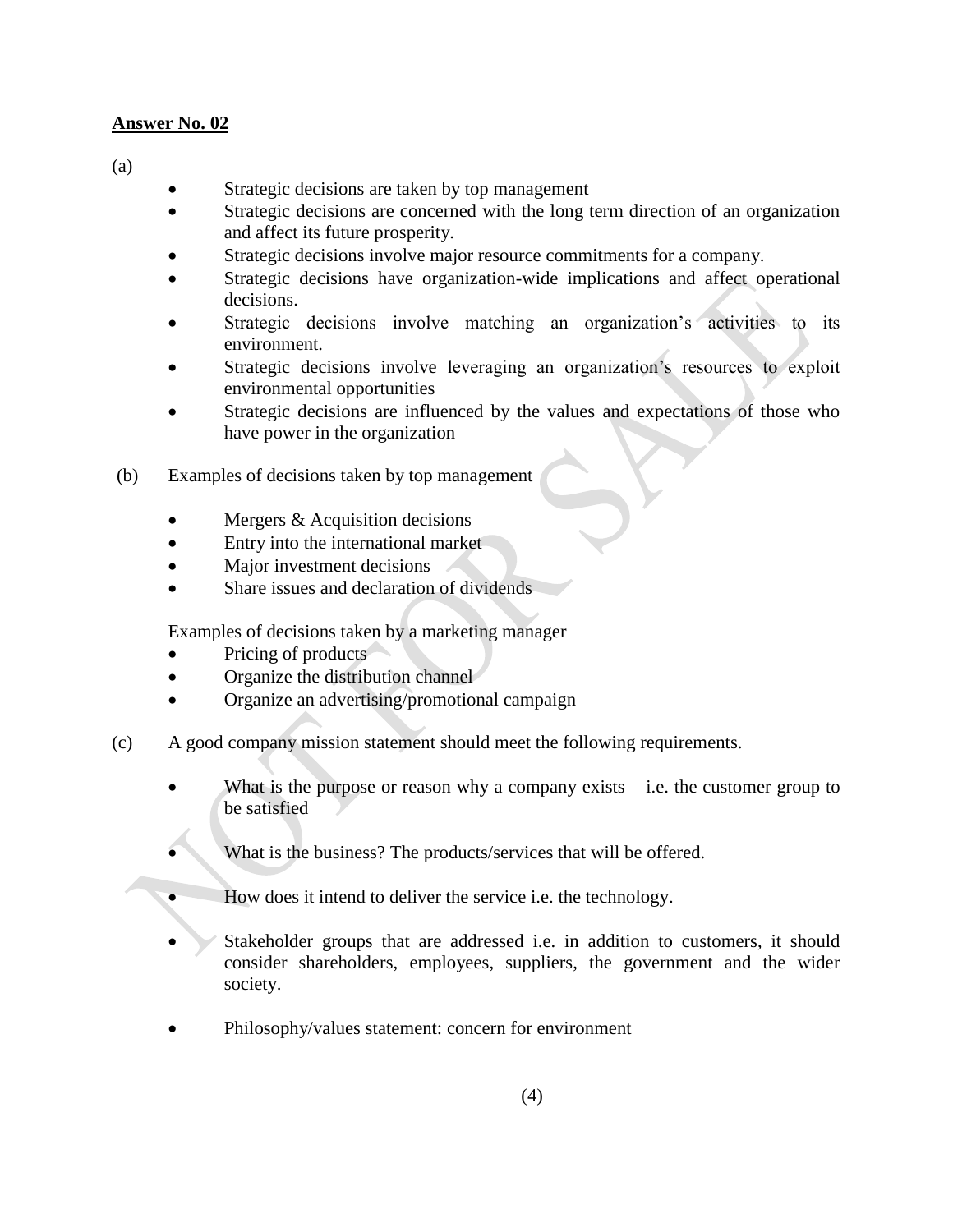- (d) **Market segmentation** is the process of classifying customers into groups which share common characteristics and responding in a particular way to a market offering.
- (e) **Interest Rate** refers to the cost of borrowed funds. The cost of borrowing money from a bank/financial institution raises the cost of production and affects the cash flow of a business. How much customers can afford to spend is also relevant because an increase in interest rates affects people"s mortgage payments. It is an environmental threat under the economic component of PESTEL in the company"s strategic analysis.

**Inflation** refers to a continuous increase in the average price level. Rising wages and rising cost of materials contribute to inflation in the economy. This would result in an increase in the firm"s cost of production. This is an environmental threat under the economic component of PESTEL in the company"s strategic analysis.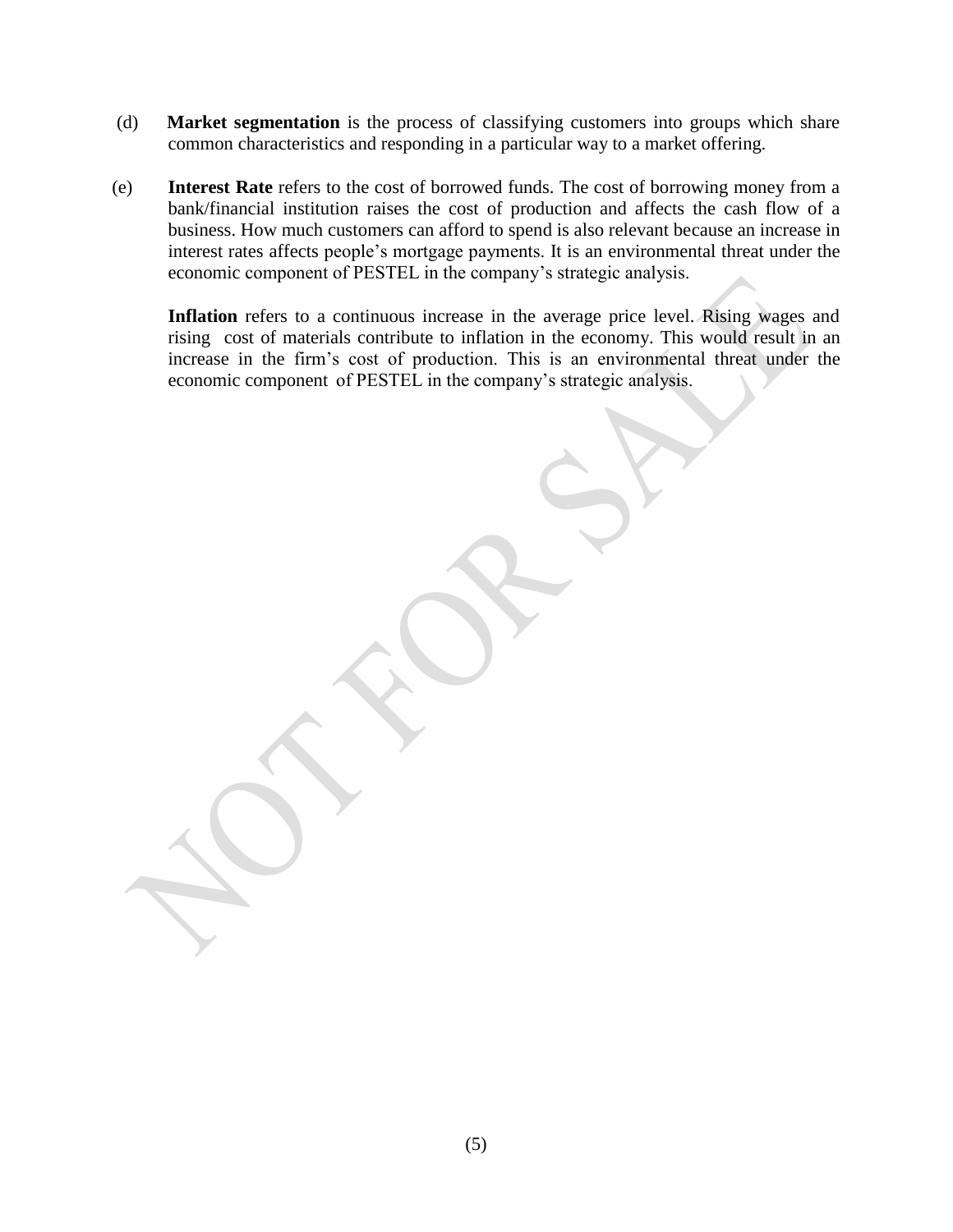#### (a) **Firm (i) (Cost leader)**

- Process engineering skills.
- Products designed for ease of manufacture.
- Continuous investments in technology to reduce costs and enhance productivity.
- Intense supervision of labour.
- Low- cost distribution system

#### **Firm (ii) (Broad differentiator)**

- Product engineering skills.
- Creative & innovative capabilities.
- Research capabilities.
- Marketing skills.
- Advertising & promotion skills.
- Corporate reputation for quality/technological leadership.
- (b) The concept of the strategy clock (Johnson & Scholes, 1993) incorporates several pricebased and differentiation based strategies. The strategy clock has 2 price-based strategies and 3 differentiation strategies. Strategies 1 & 2 are price-based strategies.
	- (i) A no frill strategy is aimed at being most price-conscious and can only succeed if this segment of the market is sufficiently large. This strategy may be used for market entry, to gain experience and build volume. This was done by Japanese car manufacturers in the 1960s. (Low price, Low added value).
	- (ii) A low price strategy offers better value than competitors. This can lead to price war and reduced margins for all. Porter's generic strategy of cost leadership is appropriate to a firm adopting this strategy. Strategies 3,4 and 5 are all differentiation strategies. Each one represents a different trade-off between market share (with its cost advantages) and margin (with its direct impact on profit). Differentiation can be created in three ways.
		- Product features
		- Marketing, including powerful brand promotion
		- Core competences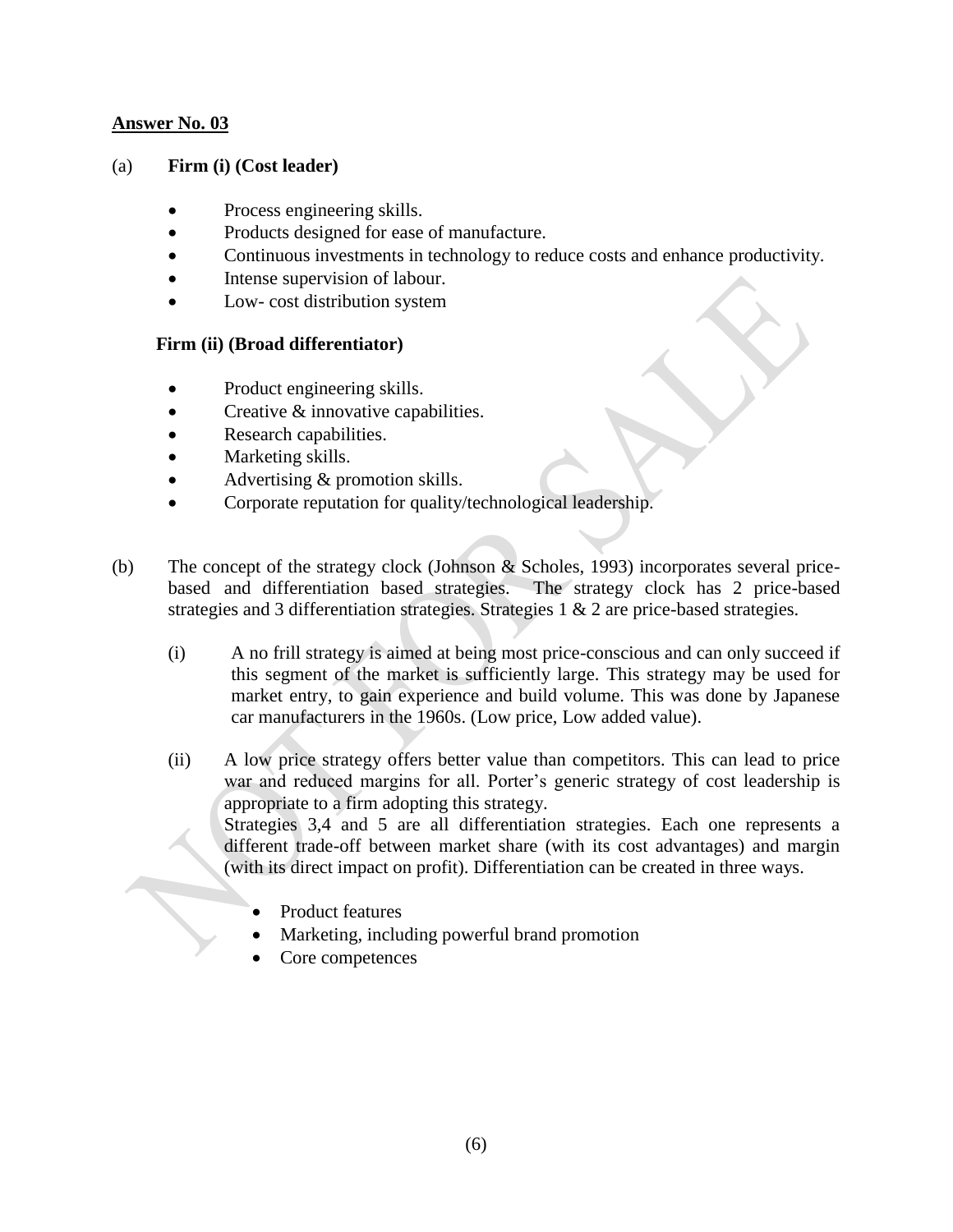

Porter"s Framework contained 3 generic strategies viz. Cost leadership, Differentiation and Focus. Porter"s generic strategies are expanded in the strategic clock. The strategy clock recognizes the possibility of implementing several strategies including a hybrid strategy. Strategies 1 to 5 are considered viable strategies while strategies 6,7,& 8 are destined for ultimate failure.

(c) A hybrid strategy seeks both differentiation and a lower price than competitors. The cost base must be low enough to permit reduced prices  $\&$  re-investment to maintain differentiation. The company must be able to incorporate attractive or upscale attributes at a lower cost than rivals.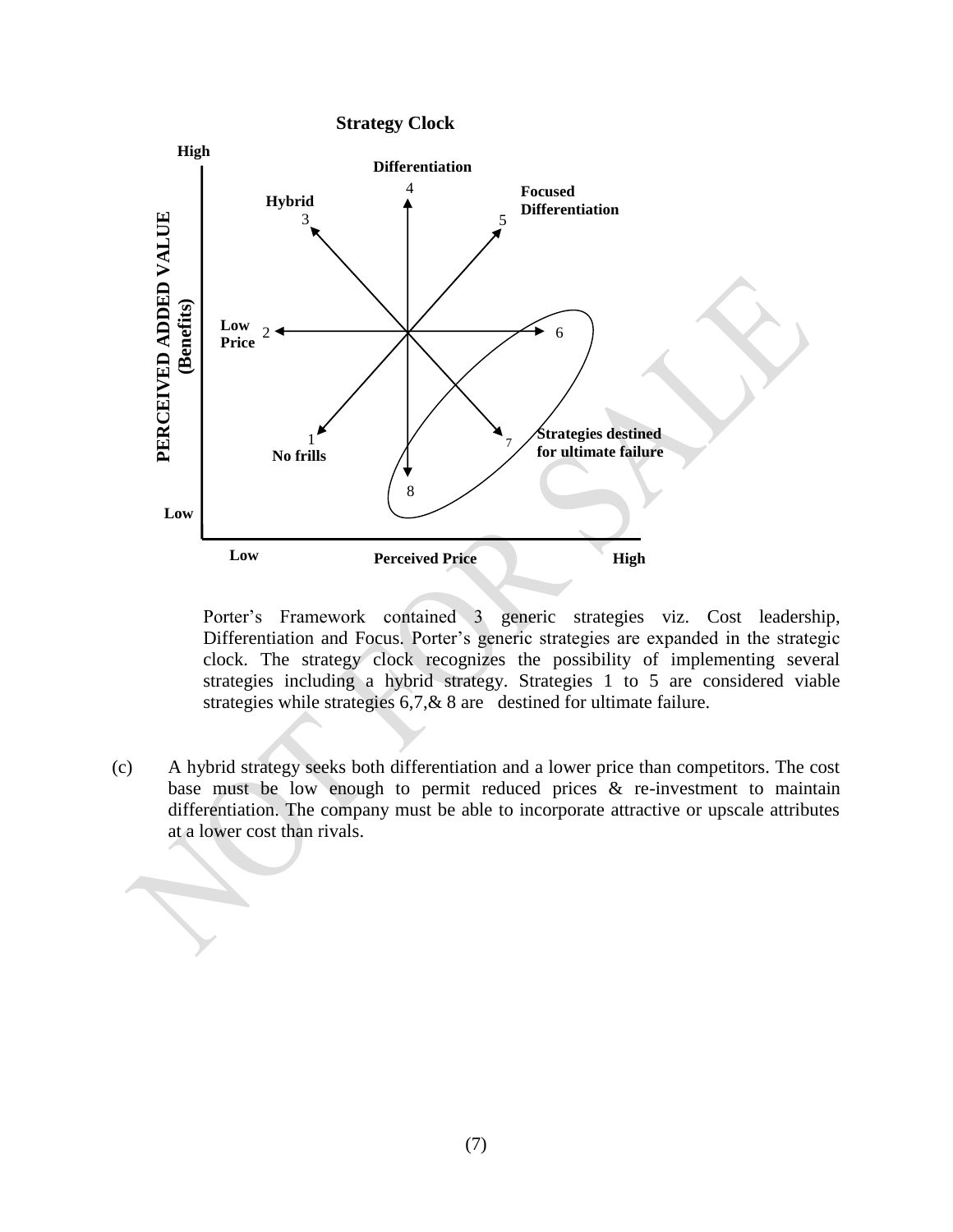(a) **Strategic Control** is the process of establishing the appropriate types of control systems at the corporate, business & functional levels. These enable managers to evaluate whether a company is achieving superior efficiency, quality, innovation and customer responsiveness and implementing its strategy successfully.

Are we moving in the right direction? Are key things falling into place? Are our assumptions about major trends and changes correct? What are the critical things that need to be done? Do we need to adjust or abort this strategy?

**Operational Control systems:** They guide, monitor and evaluate the progress in meeting the company"s annual objectives.

(b) **Feed-forward controls -** (or pre-controls) are set up before a work activity begins. They ensure that objectives are clear, proper directions are established and the right resources are available to accomplish them. Feed- forward controls are preventive in nature.

**Concurrent control** – It takes place while an activity is in progress. It involves the regulation of ongoing activities and is designed to ensure that employee work activities produce the correct results.

**Feedback controls** - (post-action controls), take place after the work is completed. They focus on the quality of and results rather than on inputs and activities.

#### (c) **Simons' four levers of control.**

According to Simons (1995), organizations have 4 controls systems available to them at the strategic level viz.

- Belief systems These are the fundamental or core values of the organization. Senior managers communicate and reinforce these values frequently to provide direction for the organization. Examples in this category include vision and mission statements.
- Boundary systems These define the limits of freedom, such as codes of conduct and a code of ethics. They set constraints in terms of employee behaviour.
- Diagnostic systems These refer to the traditional view of the control system as a vehicle for strategy implementation. They are used to monitor organizational outputs and compare them to the pre-set standards, in order to correct possible deviations and keep the intended strategy on track. Diagnostic control systems can be both financial and non-financial by nature. Examples are budgets, balanced scorecards and project monitoring systems.
- Interactive systems This focuses on communicating and implementing the organization"s strategy. They provide strategic feedback and the means to update and redirect strategy such as competitor analysis and market feedback reports. They focus on the need for innovation and creativity**.**
- (d) A set of inter-connected components that operate in harmony, according to certain predeterminal requirements, to achieve some specific objectives.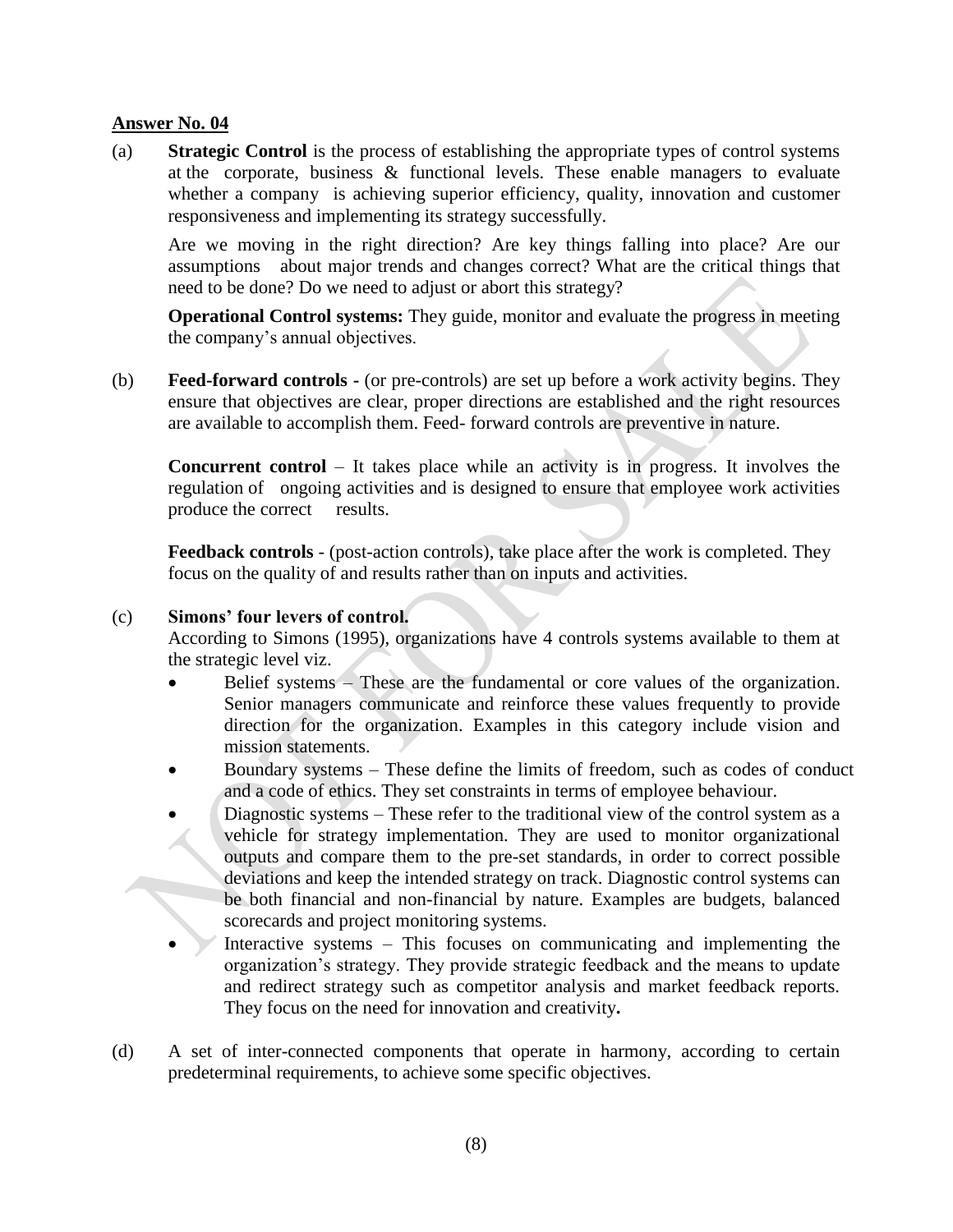- (a) (i) \* An activity can be performed at a lower cost by the outside specialist
	- \* A better quality product/service can be supplied by the outside specialist \* The activity is not crucial to the firm"s ability to achieve sustainable competitive advantage
	- \* It allows a firm to focus on strengthening its core competencies
	- \* It improves a firm"s ability to innovate
	- \* It reduces the firm's risk exposure to changing customer preferences  $\&$ /or technology
	- \* It allows a firm to assemble diverse kinds of expertise speedily & efficiently
	- \* It streamlines company operations in ways that cut the time it takes to get new products to the market, lower internal coordination costs or improve company flexibility.
	- (ii) Policy refers to specific guidelines, procedures and rules that are formulated to encourage work towards stated organizational goals. Policies set boundaries and constraints on behaviour and clarify what can and cannot be done in pursuit of organization"s goals.

#### **Benefits**

- Policies & procedures are instruments for strategy implementation. They provide top-down guidelines about how certain things need to be done. They place limits on independent actions and align the actions and behaviour of employees in the direction of achieving an organization's goals.
- Policies enforce consistency in how strategy-critical activities are performed in geographically dispersed organization units.
	- Policies promote the creation of an appropriate work culture that facilitates strategy implementation.

#### (b)

The McKinsey  $7 - S$  Model provides a framework that helps in implementing strategy.

The model consists of 7 elements viz. Shared values, Strategy, Structure, Systems, Staff, Skills & Style.

The McKinsey 7-S model contains "hard" & "Soft" elements. The hard elements are Strategy, Structure & Systems. The soft elements are Shared values, Staff, Skills & Style.

The "**hard' elements** are easily quantified or defined. They deal with facts and rules.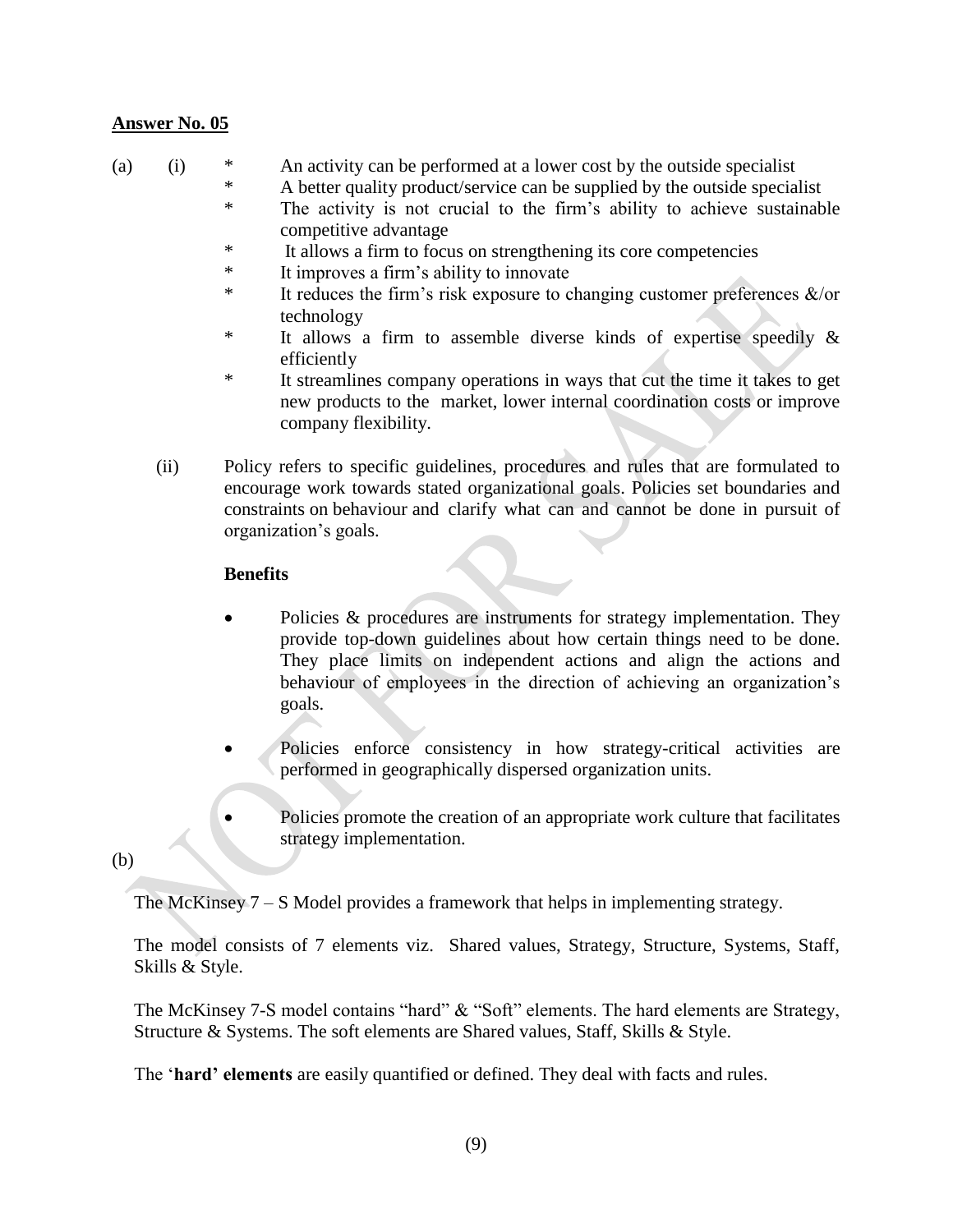The "**Soft' elements** are also important for organisational success although they are not quantifiable. For example, shared values prescribe what is ethical vs. unethical, acceptable vs. unacceptable employee behaviour.

**Strategy** – It is the means of securing competitive advantage, which would enable the Co: to achieve its corporate goals

**Structure** –It follows strategy and facilitates the achievement of corporate goals.

**Systems** – Refer to control system, reward system, IT system etc. which support strategy.

**Shared values** – What are the values, beliefs & norms that guide employee behaviour? These would include commitment to quality, innovation and concern for the environment. In implementing strategy due regard must be given to safeguarding such values.

**Staff** – selecting the right persons to undertake the activities in the organization.

**Skills** – What are the skills that employees should possess or develop in order to accomplish the company goals?

**Style** – Is it desirable to have a directive style or a participatory style of leadership?